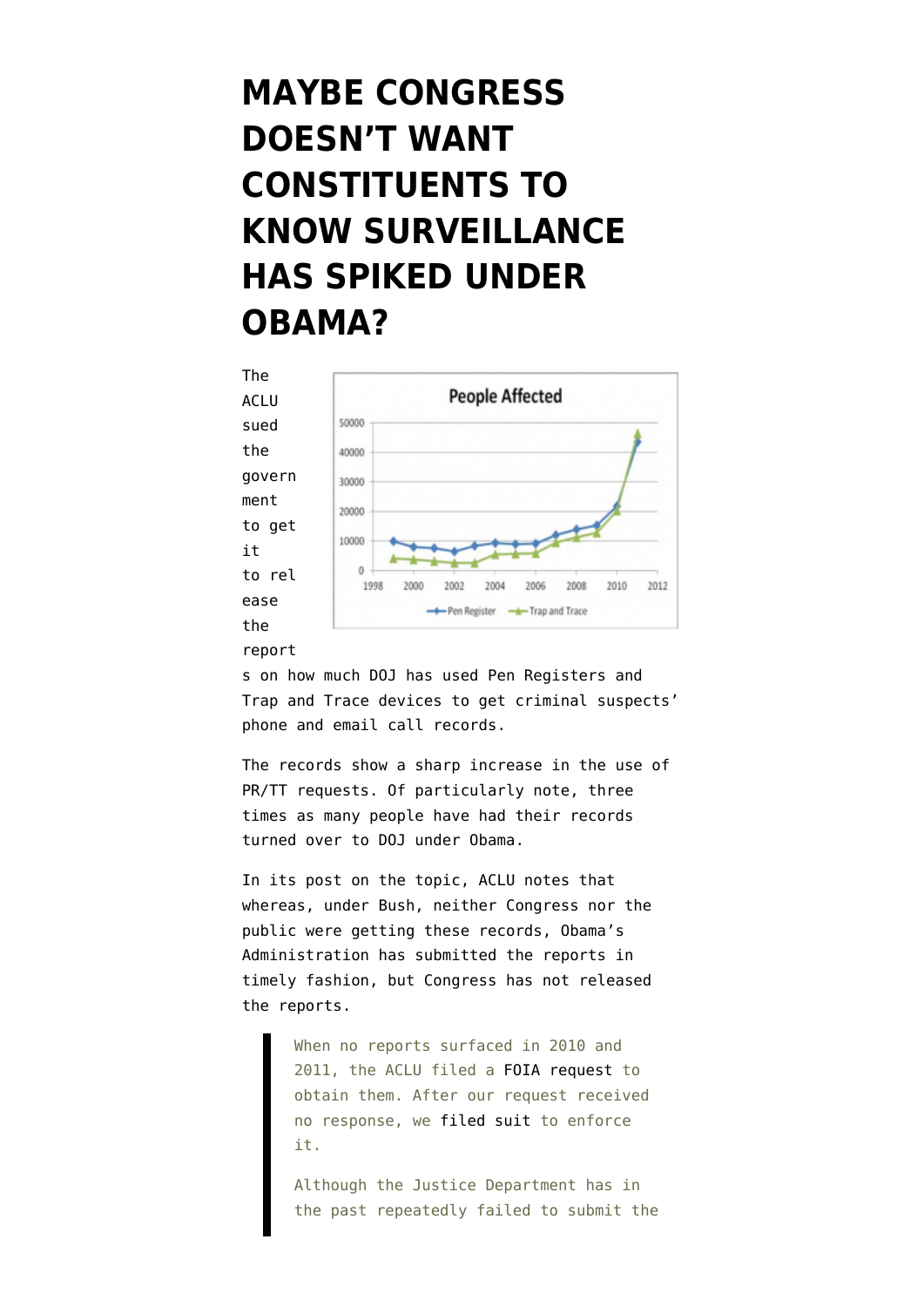annual reports to Congress, it appears that it has now cleaned up its act. Both the 2010 and 2011 reports were submitted to Congress in compliance with the reporting requirement. Unfortunately, Congress has done nothing at all to inform the public about the federal government's use of these invasive surveillance powers. Rather than publishing the reports online, they appear to have filed them away in an office somewhere on Capitol Hill.

This is unacceptable. Congress introduced the pen register reporting requirement in order to impose some transparency on the government's use of a powerful surveillance tool. For democracy to function, citizens must have access to information that they need to make informed decisions—information such as how and to what extent the government is spying on their private communications. Our representatives in Congress know this, and created the reporting requirement exactly for this reason.

It shouldn't take a FOIA lawsuit by the ACLU to force the disclosure of these valuable reports. There is nothing stopping Congress from releasing these reports, and doing so routinely. They could easily be posted online, as the ACLU has done today.

Of course, Congress didn't require DOJ to share this information with actual citizens; it only required DOJ share the information with Congress. Republicans have no incentive to turn over records that show Obama's DOJ has investigated crime (in particularly the drug trafficking these records are most often used to investigate) more aggressively than Bush did. And Democrats have no incentive to show their President has trampled privacy. And given the likelihood these records are being used in